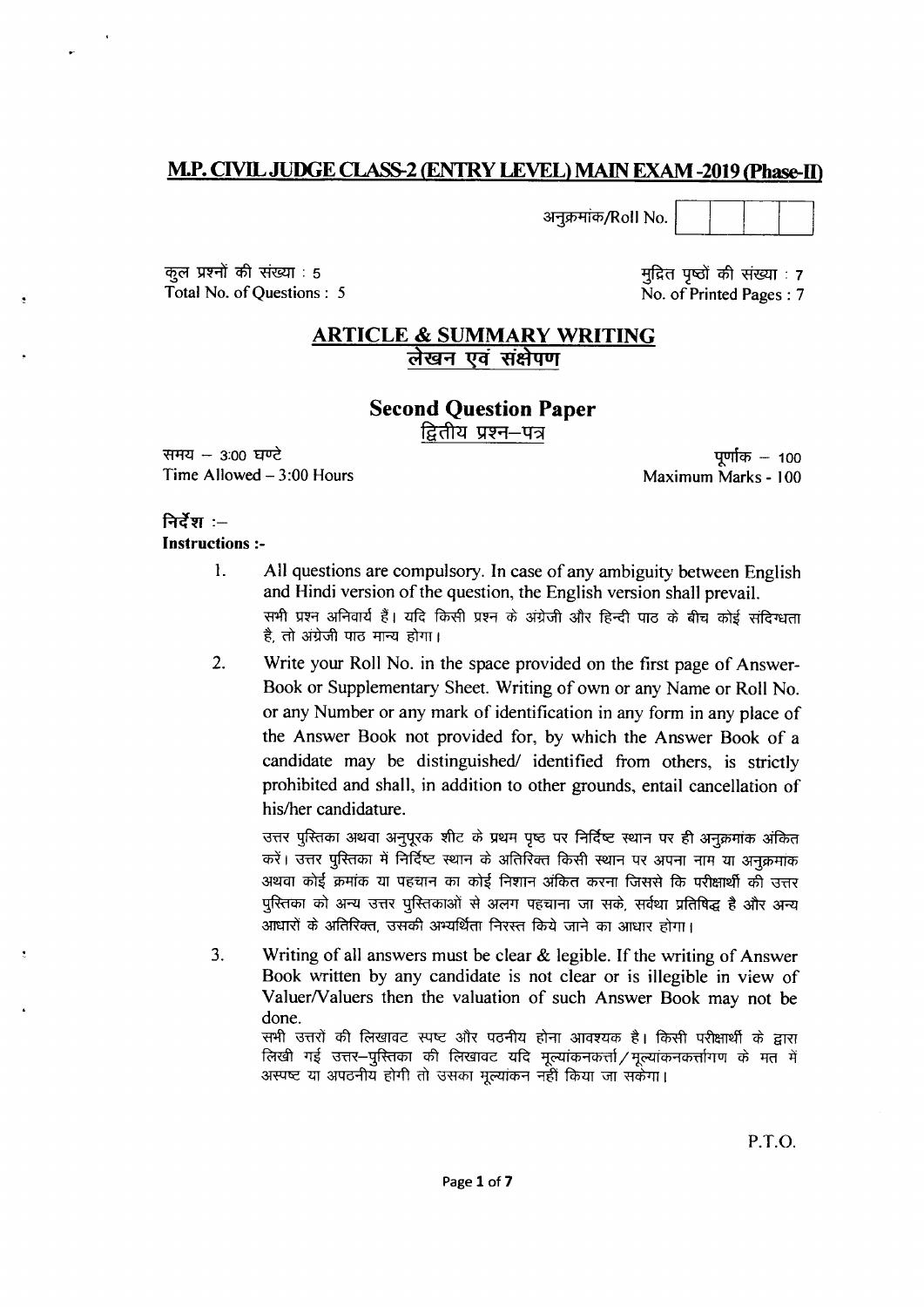# Question / प्रश्न विकास करते हैं। अपने अधिकारित अपने अधिकार अधिकार अधिकार अधिकार अधिकार अधिकार अधिकार अधिकार अ

# Q.No.<br>/ प्र.क्र.

Write an article in Hindi or English, on any one of the following  $\overline{1}$ . 30 social topics:

निम्नलिखित *सामाजिक* विषयों में से किसी एक पर हिन्दी अथवा अंग्रेजी में लेख लिखिए:

- (i) Empowerment of women.<br>महिलाओं का सशक्तिकरण
- (ii) Economic & social impact of covid-19 pandemic कोविड—19 महामारी के आर्थिक व सामजिक प्रभाव
- Write an article in Hindi or English, on any one of the following  $\overline{2}$ .  $\textit{legal}$  topics:-निम्नलिखित *विधिक* विषयों में से किसी एक पर हिन्दी अथवा अंग्रेजी में लेख लिखिए :

20

20

- (i) Access tojustice during the lock down लॉकडाउन के दौरान न्याय तक पहुँच।
- (ii) Live-in Relationship rights and liabilities. लिव इन रिलेशनशिप – अधिकार एवम दायित्व

### 3. Summarize one of the following English /Hindi passage -निम्नलिखित अंग्रेजी/हिन्दी अंश में से किसी एक का संक्षिप्तिकरण कीजिए -

India is perhaps the world's most heterogeneous society with a rich heritage comprising several people ascribing to their own cultures, languages, religions and customs. It is home to eight major religions of the world. The Indian Constitution recognises religion as a source of law. With a view to protecting the rights of minorities it confers affirmative, social and cultural rights on religious groups. It guarantees the freedom of religion but enables the state to regulate religious practices on certain limited grounds.

The unique pledge of the Indian state is to treat all religions equally, which is a central tenet of the definition of secularism as understood in the context of the Constitution. Secularism simply means equal status of all religions, without any preference in favour of or discrimination against any of them.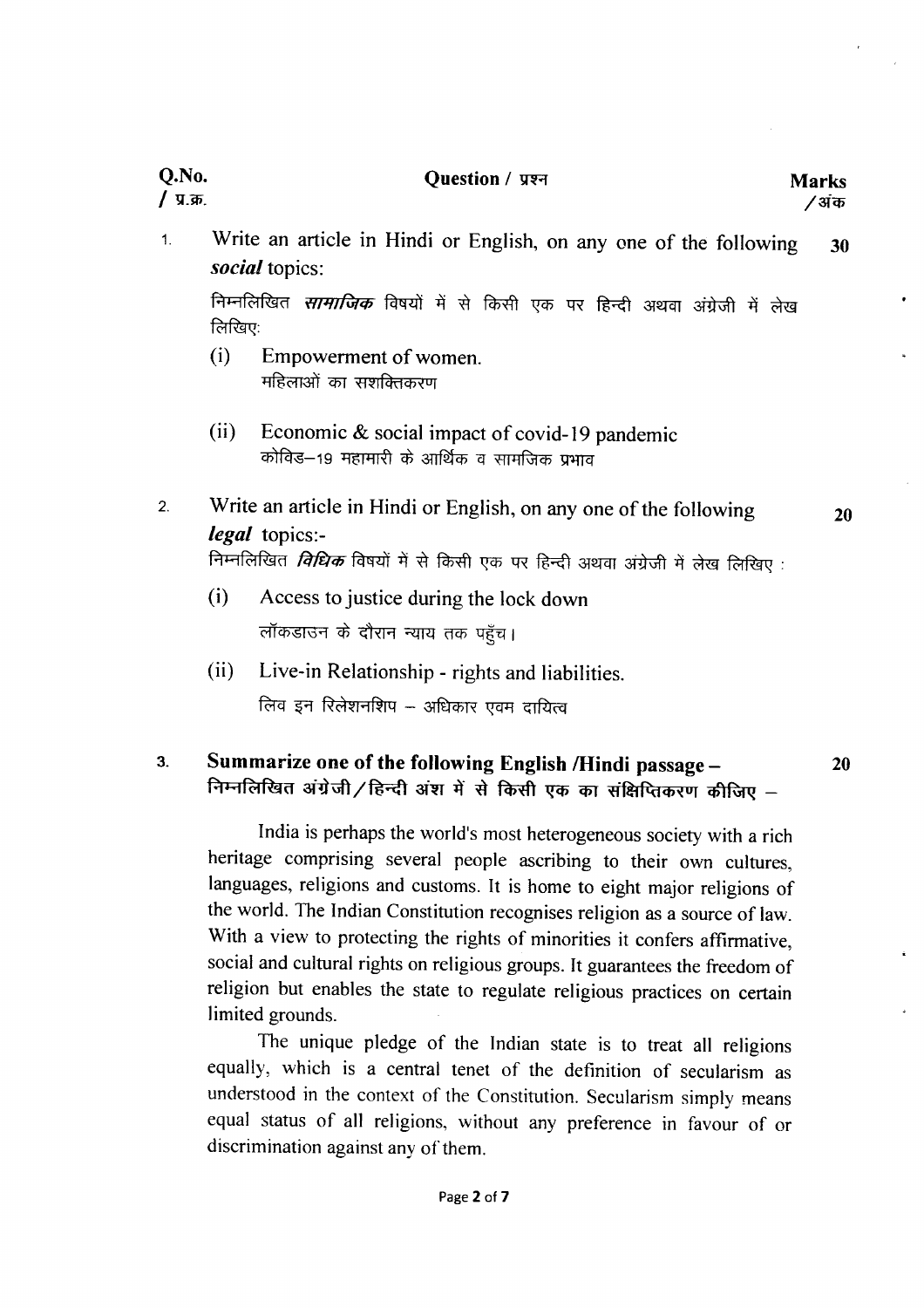The two central provisions regarding freedom of religion are Articles 25 and 26 of the Constitution. Article 25 guarantees the right to profess, practice and propagate religion, but also permits the state to regulate economic, financial, political or other secular activity associated with the religious practice. Article 26 guarantees religious denominations, among other things, freedom to manage their religious affairs.

The Constitution therefore guarantees freedom of religion, but also acknowledges the imperative of the state to pass legislation in aid of social reform. To balance these competing prerogatives, the Supreme Court has developed the doctrine of "essential religious practices". In cases involving asserted religious rights against regulatory state action, the court asks whether the religious practice sought to be regulated is "essential" or "integral" to the religion. This is a threshold enquiry, at the passage of which the court then asks whether the challenged law serves some purpose of reform or not. Applying this test, the court has considered a plethora of case involving controls of administration of religious property, religious practices and religious sites. The court has also held that pernicious practices such as caste-based discrimination in entry to temples, enjoys no constitutional protection.

The importance of the concept of secularism and the Constitution's guarantee of religious freedom even against the dominant public sentiment came to the fore in Bijoe Emmanuel v State of Kerala. The three appellants were school children who belonged to the Jehovah's Witnesses, a worldwide sect of Christians. During the moming assembly at school, the children stood during the recitation of the national anthem, but they refused to sing it on the ground that it was against the tenets of their religious faith. This belief has been well-established and recogrised the world over and has been upheld by various courts of other jurisdictions. The Supreme Court held that the refusal to sing did not violate the Prevention of Insults to National Honour Act. 1971. The court upheld the right of an insignificant minority to retain its identity under the Constitution and maintain its religious beliefs.

In other judgments, the Supreme Court had affirmed that secularism is the bedrock of the Constitution. In S.R. Bommai and Ors Union of India and Ors, it held that in case a state government acted contrary to the constitutional mandate of secularism or worse still, directly or indirectly subverted the secular principles, that would tantamount to failure of the constitutional machinery and the state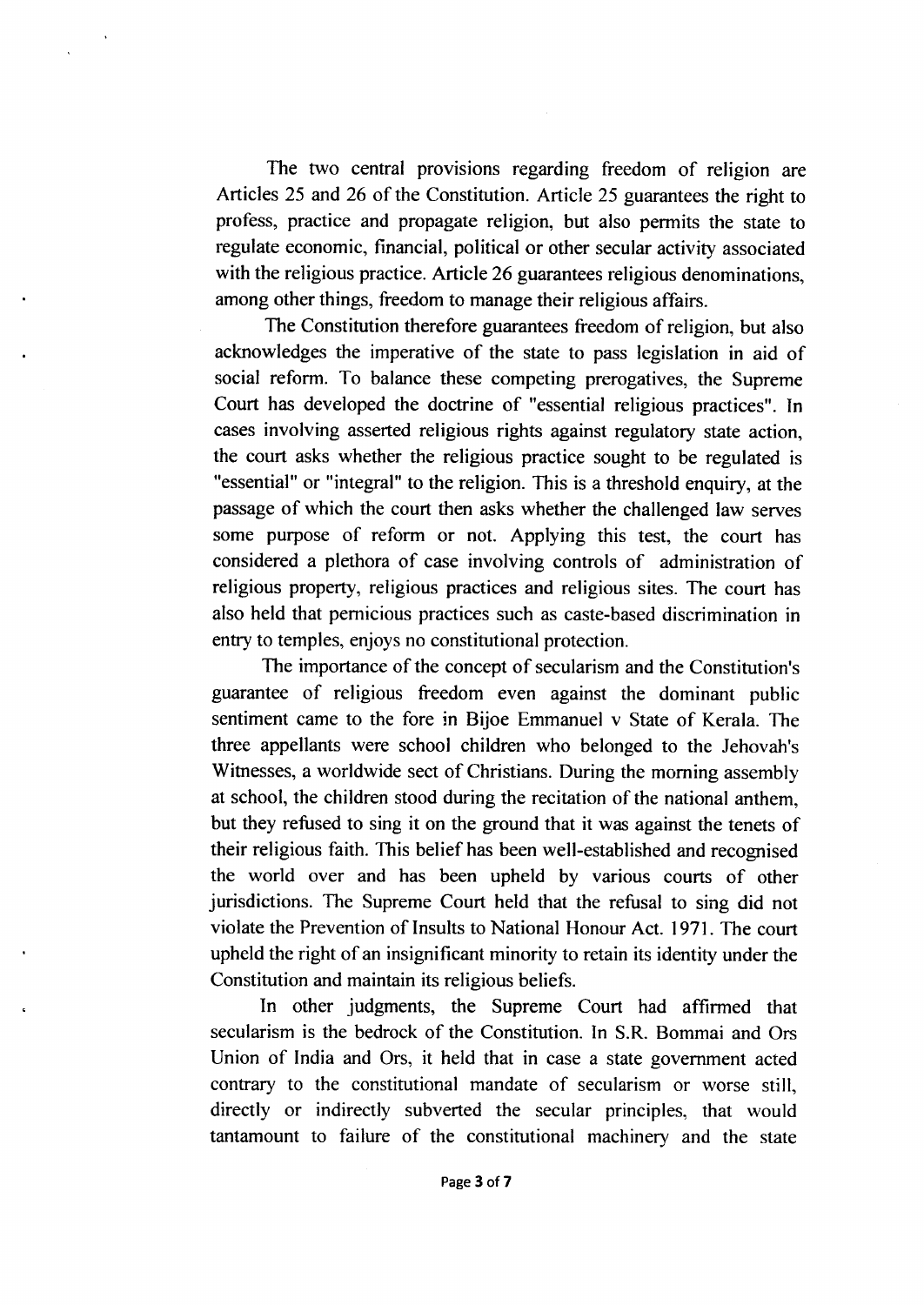government would make itself liable to dismissal under Article 356 of the Constitution.

Subsequently, in I. R. Coelho v State of Tamil Nadu, the court further expanded the concept of secularism and stated that the right to life under Article 21 and the right to equality under Articles 14 and 15 represent secularism in the Constitution, thereby expanding the meaning of secularism from mere religious rights to a concept where equity and equality is achieved in society.

# अथवा $/OR$

भारत एक समृद्ध विरासत लिये हुए दुनिया का सबसे विषम समाज है, जिसके विभिन्न निवासी अपनी ही संस्कृति, भाषा, धर्म एवं रीत रिवाज को धारण किए हुए हैं। यह दुनिया के आठ प्रमुख धर्मों का जन्म स्थान है। भारतीय संविधान ने धर्म को कानून के एक स्त्रोत के रूप में मान्यता दी है एवं अल्पसंख्यकों के अधिकारों की संरक्षा करने के उद्देश्य से धार्मिक समूहों को सकारात्मक, सामाजिक एवं सांस्कृतिक अधिकार प्रदान किये हैं। भारतीय संविधान धार्मिक स्वतंत्रता की गारंटी तो देता है, किन्तु कुछ सीमित आधारों पर धार्मिक कियाकलापों को नियंत्रित करने की शक्ति भी राज्य को देता है।

भारतीय संविधान के संदर्भ में पंथनिरपेक्षता की जो परिभाषा समझी जाती है उसमें भारत राज्य की सभी धर्मों के साथ समान व्यवहार करने की अनूठी प्रतिज्ञा पंथनिरपेक्षता का केन्द्रीय सिद्धांत है। पंथनिरपेक्षता का अर्थ है बिना किसी भेदभाव या पक्षपात के सभी धर्मों की समान स्थिति।

भारतीय संविधान के धार्मिक स्वतंत्रता से संबंधित दो प्रमुख प्रावधान अनुच्छेद 25 एवं 26 हैं। अनुच्छेद 25 धर्म को आबाध रूप से मानने, आचरण करने एवं प्रचार करने की गारंटी तो देता है, किन्तु राज्य को धार्मिक आचरण से संबंधित किसी आर्थिक वित्तीय राजनैतिक या अन्य लौकिक कियाकलापों को विनियमित करने की भी अनुज्ञा देता है। अनुच्छेद 26 धार्मिक सम्प्रदायों को अन्य स्वतंत्रताओं के साथ साथ धार्मिक कियाकलापों को प्रबंधित करने की स्वतंत्रता प्रदान करता है।

अस्तु संविधान धार्मिक स्वतंत्रता की गारंटी तो देता है, किन्तु सामाजिक सुधार में सहायक कानून पारित करने की राज्य की अनिवार्यता को भी स्वीकार करता है। इन प्रतिस्पर्धी परमाधिकारों में सामांजस्य बैठाने के लिए माननीय उच्चतम न्यायालय ने मूलभूत धार्मिक कियाकलाप के सिद्धांत को विकसित किया है। राज्य के नियामक कदम के विरूद्ध मुखरित धार्मिक स्वतंत्रता के मामलों में न्यायालय यह प्रश्न करती है कि क्या विनियमित कियाकलाप ऐसे धर्म का मूलभूत या अविभाज्य कियाकलाप है, या नहीं। यह जांच प्रारंभिक प्रकृति की होती है, जिसके बीत जाने के पश्चात् न्यायालय यह प्रश्न करती है कि ऐसा विनियमन करने वाली कोई विधि सामाजिक सुधार के किसी उद्देश्य को पूरा करती है या नहीं। इस कसौटी को लागू करके न्यायालय ने बहुतायत में धार्मिक संपत्ति के प्रशासन को, धार्मिक कियाकलाप एवं धार्मिक स्थलों के नियंत्रण से संबंधित प्रकरणों का विचारण किया है। न्यायालय ने यह भी अभिनिर्धारित किया है कि मंदिरों में प्रवेश की, जाति भेद आधारित दुखदायी प्रथाएं किसी प्रकार का संवैधानिक संरक्षण प्राप्त नहीं करती।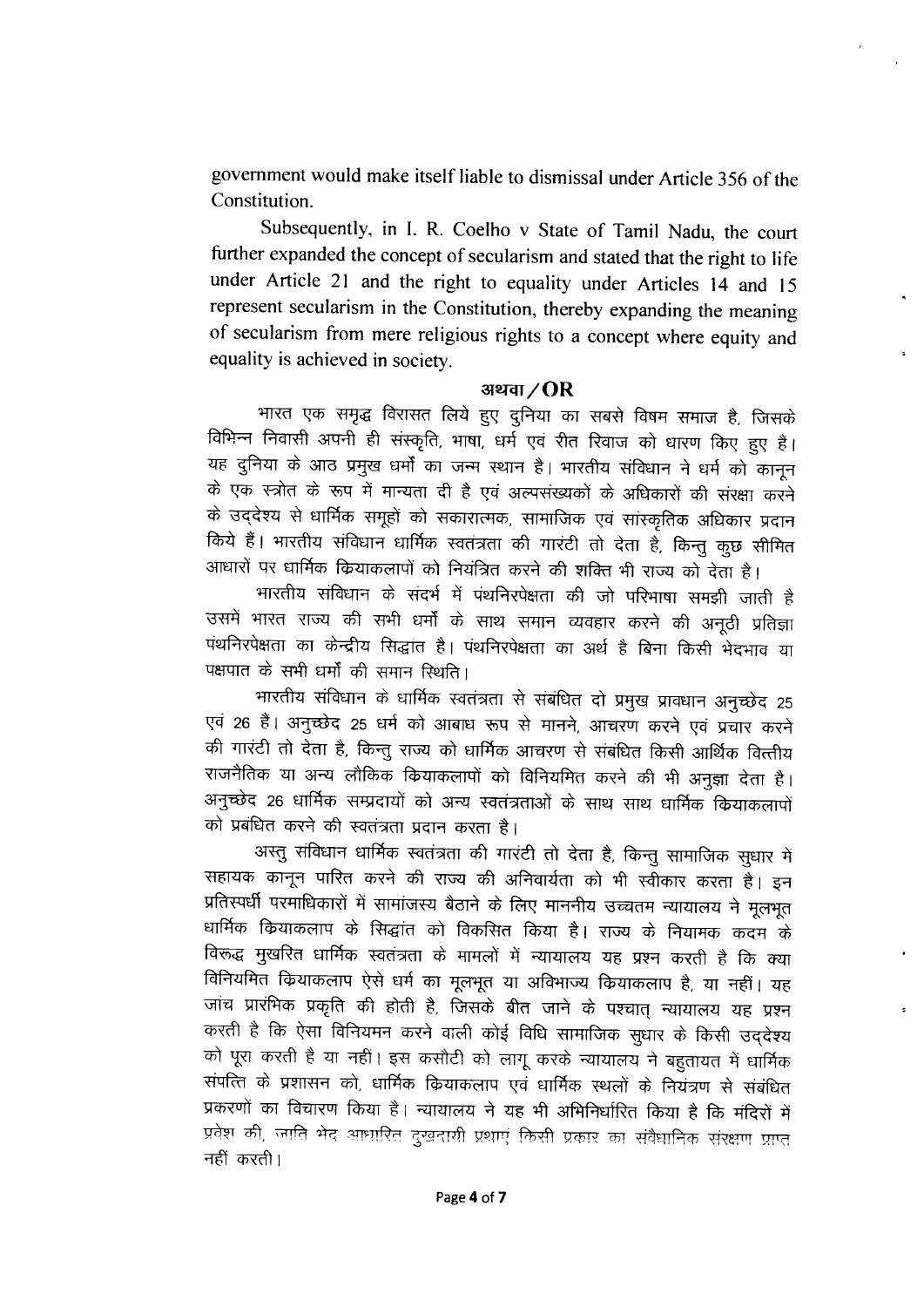प्रबल सार्वजनिक भावना के विरूद्ध पंथनिरपेक्षता की अवधारणा का महत्व एवं धार्मिक स्वतंत्रता की गारंटी की बात बिजोय इमैनुएल बनाम केरल राज्य में सामने आई। तीनों अपीलार्थी स्कूली बच्चे थे, जो दुनिया भर में फैले हुए ईसाई धर्म के समुदाय यहोव साक्षी (जिहोवा विटनेस) से संबंधित थे।

स्कूल के प्रार्थना सभा में राष्ट्रगान के दौरान तीनों बालक खड़े रहे, किन्तु उन्होंने राष्ट्रगान गाने से इसलिए इनकार कर दिया कि वह उनके धार्मिक विश्वास सिद्धांत के विरूद्ध है। ऐसा विश्वास पूरी दुनिया भर में दृढ़ता से स्थापित एवं मान्यता प्राप्त है एवं अन्य क्षेत्राधिकार से संबंधित न्यायालयों द्वारा भी बरकरार रखा गया है। उच्चतम न्यायालय ने निर्धारित किया कि राष्ट्रगान गाने से इनकार करने से 'राष्ट्रीय गौरव का अपमान निवारण अधिनियम 1971" अधिनियम के प्रावधानों का उल्लंघन नहीं होता। अदालत ने संविधान के तहत महत्वहीन अल्पसंख्यक के उनकी पहचान बनाये रखने एवं धार्मिक मान्यताओं को प्रबंधित करने के अधिकार को बरकरार रखा है।

अन्य न्याय निर्णयों में भी सर्वोच्च न्यायालय ने भी पंथनिरपेक्षता को संविधान के आधार के रूप में स्वीकार किया है। एस.आर.बोम्मई बनाम युनियन ऑफ इण्डिया के मामले में सर्वोच्च न्यायालय ने यह अभिनिर्धारित किया कि राज्य सरकार ने पंथनिरपेक्षता के संवैधानिक जनादेश के विरूद्ध कार्य किया और इससे भी बदतर प्रत्यक्षतः या परोक्षतः पथनिरपेक्षता के सिद्धांतों को उलट दिया, जो राज्य में संवैधानिक मशीनरी की विफलता एवं राज्य सरकार संविधान के अनुच्छेद 356 के तहत बर्खास्त किये जाने का स्वयं दायित्वाहीन आधार गठित करती है।

पश्चात्**वर्ती मामले आई.आर. कोहिलो बनाम तामिलनाडु** राज्य में न्यायालय ने पंथनिरपेक्षता की अवधारणा को विस्तारित करते हुए कहा कि अनुच्छेद 21 में निहित जीवन का अधिकार एवं अनुच्छेद 14 एवं 15 में निहित समानता का अधिकार पंथनिरपेक्षता का प्रतिनिधित्व करता है एवं इस प्रकार पंथनिरपेक्षता की मात्र धार्मिक अधिकार की अवधारणा को इस रूप में विस्तारित किया गया कि पंथनिरपेक्षता से समाज में समता एवं साम्यता के उददश्यों को हासिल किया जा सके।

#### $4-$ Translate the following 15 Sentences into English :-निम्नलिखित 15 वाक्यों का अंग्रेजी में अनुवाद कीजिए :--

यह सुस्थापित है कि एफ.आई.आर. दर्ज कराने में विलम्ब दावेदार के प्रकरण पर  $(1)$ शंका करने का आधार नहीं हो सकता।

15

- अधिनियम की धारा 138 उपबन्धित करती है कि जहां एक चैक अनादरित होता  $(2)$ है, यह समझा जाएगा कि चैक लिखने वाले व्यक्ति ने अपराध कारित किया है।
- अभिलेख पर उपलब्ध साक्ष्य का मूल्यांकन करते हुए विचारण न्यायालय ने उक्त  $(3)$ परिस्थितियों पर विचार नहीं किया है।
- उच्च न्यायालय की पुर्नविलोकन की शक्तियां बहुत सीमित होती है और त्रुटियां  $(4)$ अभिलेख को देखने से ही प्रकट होनी चाहिये ।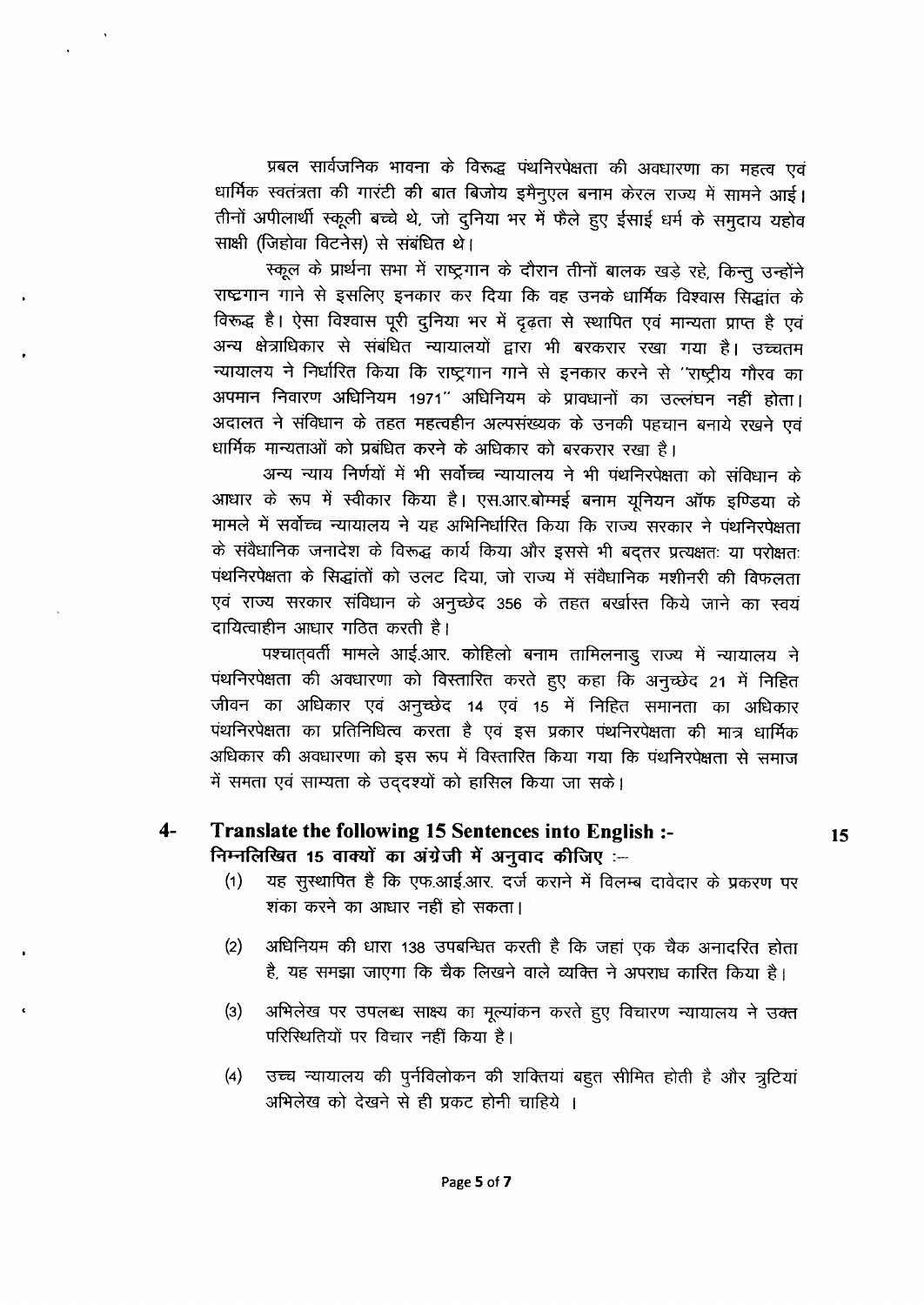- $(5)$ प्रत्यर्थी ने अपीलार्थी द्वारा लगाये गये समस्त अभिकथनों को इंकार किया।
- परिवादी ने उसकी स्वयं एवं उसके साक्षियों के कथन कराये एवं परिवाद के  $(6)$ समर्थन में दस्तावेजी साक्ष्य भी प्रस्तुत की।
- बचाव में कमी वादीगण को अनुतोष देने और सबूत का भार प्रतिवादीगण पर  $(7)$ अन्तरित करने का आधार नहीं हो सकती ।
- प्रथम सूचना रिपोर्ट को अपराध का विश्वकोष होना आवश्यक नहीं है।  $(8)$
- न्यायालय की प्रक्रिया का दुरूपयोग रोकने के लिए उपयुक्त आदेश पारित करने  $(9)$ हेतु न्यायालयों के पास सभी आवश्यक शक्तियाँ हैं।
- एक बार विवाद्यक विरचित हो जाने के बाद तथा लिखित कथन प्रस्तुति के  $(10)$ पश्चात् प्रस्तुत प्रतिदावे पर न्यायालय विचार नहीं कर सकता।
- साक्षियों के कथन पूर्णता में पढ़े जाने चाहिए शब्दों और वाक्यों को अलग कर  $(11)$ विलगता से नहीं पढ़ा जा सकता।
- पहचान परेड परीक्षा में भाग लेने से इनकार करना अभियुक्त के दोषी अन्तःकरण  $(12)$ को स्थापित करता है और इस तथ्य को सारवान महत्व दिया जाना चाहिए।
- न्यायालय को न्याय के उद्देश्य की प्राप्ति के लिए ऐसी शक्ति और विवेकाधिकार  $(13)$ है कि वह किसी आवश्यक दस्तावेज को प्रस्तुत करने और ग्राह्य करने का आदेश दे सकती है।
- (14) कारण लिखना यह सुनिश्चित करता है कि निर्णयकर्ता द्वारा अनुचित बातों को अमान्य करने के द्वारा सुसंगत आधारों पर निर्णय लेने में विवेक का प्रयोग किया गया है।
- (15) पट्टे के पर्यवसान पर पट्टेदार, पट्टाकर्ता को सम्पत्ति का कब्जा देने के लिये आबद्ध है ।

### Translate the following 15 Sentences into Hindi :- $5<sub>1</sub>$ निम्नलिखित 15 वाक्यों का हिन्दी में अनुवाद कीजिए :-

(1) The trial court ordered for effecting partition by metes and bounds accordingly.

15

- (2) Hence, the impugned orders are patently illegal, arbitrary and deserve to be set aside.
- (3) It is not purely interlocutory in nature, but quasi-final or intermediate order.